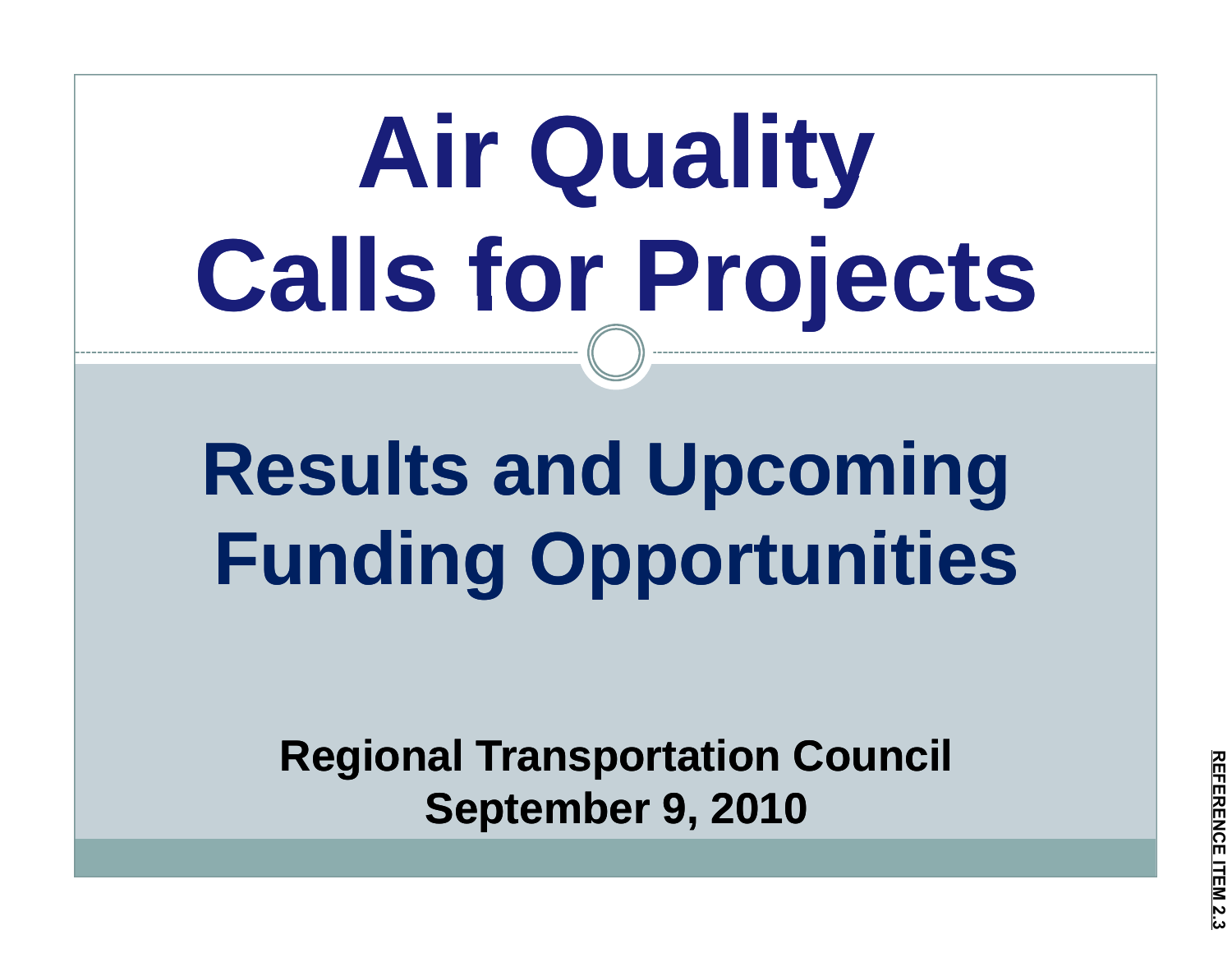### **RTC Action Requested**

**Approval of the Following:**

**North Texas Green and Go Partnership: Funding Recommendations**

**Diesel Idling Reduction Program: Call for Projects Schedule Funding Thresholds Use of CMAQ Dollars**

 $\blacksquare$  North Central Texas Clean School Bus Program: **Call for Projects Schedule Fundin g Thresholds**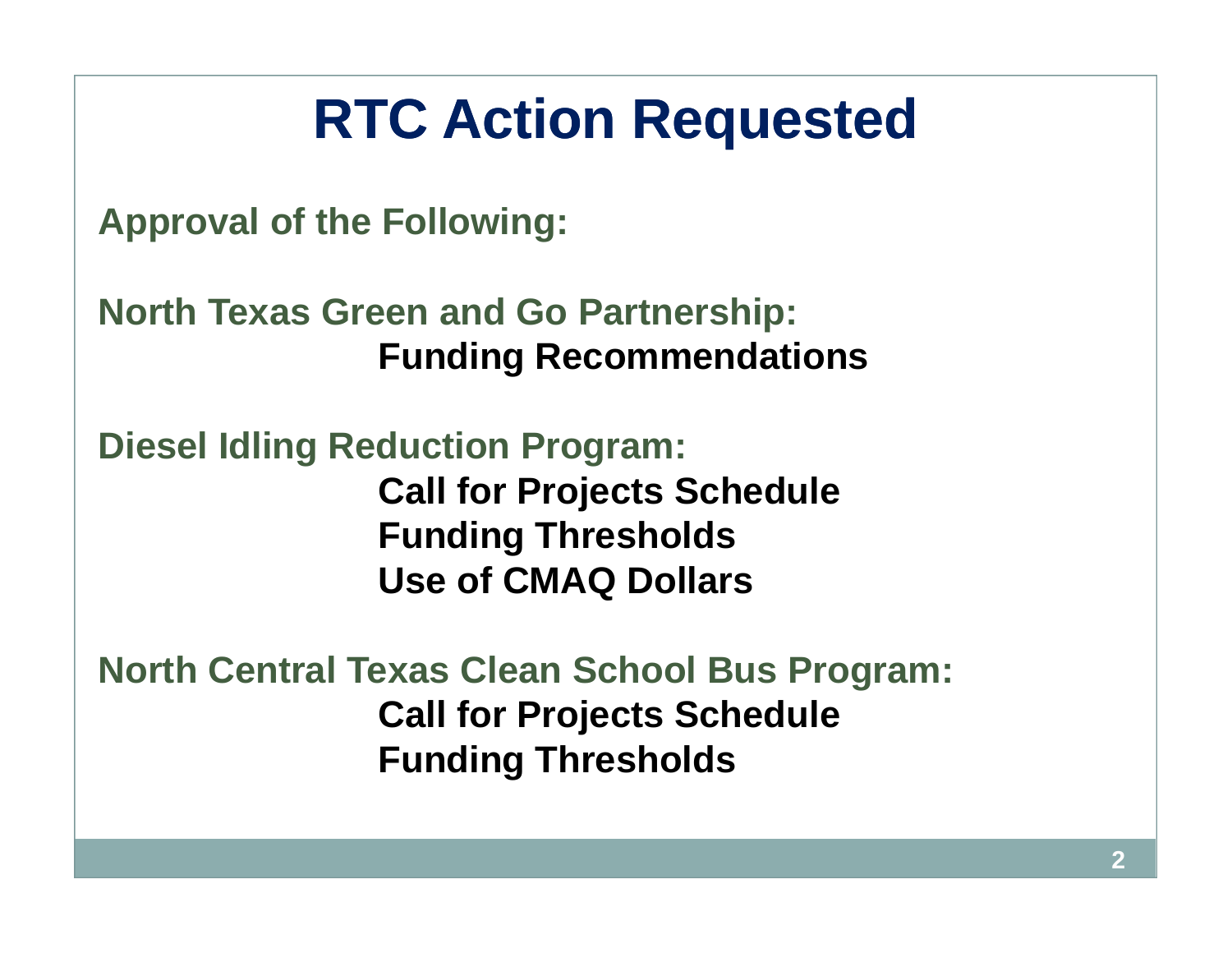# **North Texas Green & Go Partnership**

### **Funding Recommendations**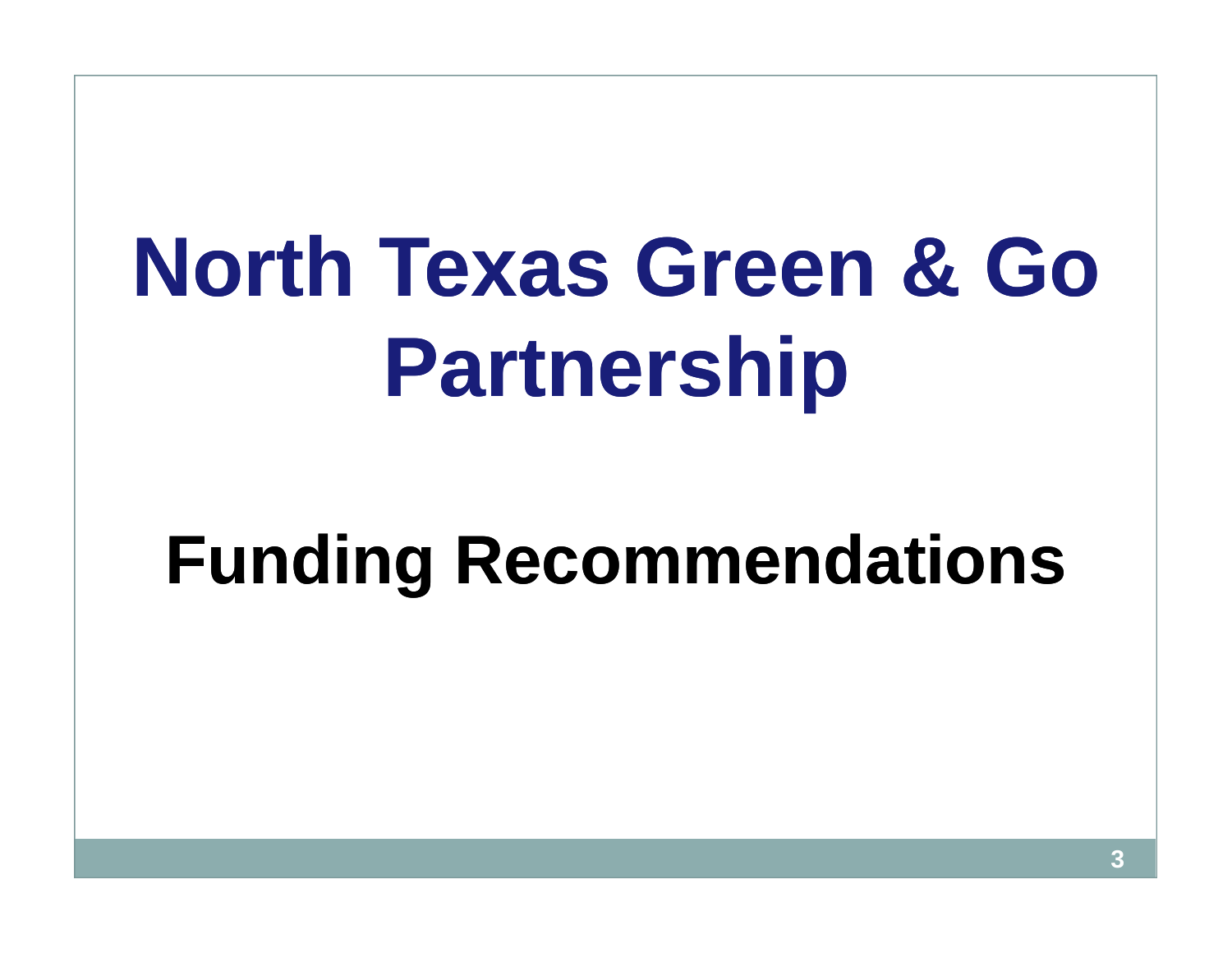### **Call for Projects Overview**

**Eli ibl A li t gible Applican s**

**Taxicab and Limousine Owners within Dallas-Fort Worth Nine-Count y Nonattainment Area**

**Capital Funds (Total Available: \$1.263 RTC Local) Maximum \$5 000 Grant Award per Vehicle \$5,000**

#### **Eligible Vehicles**

**Primarily Alternative Fuel Vehicles and Gasoline-Hybrid Electric Vehicles (Tier 2 Bin 3 or Cleaner Vehicles )**

#### **Activity Life**

**Must Operate Vehicle as <sup>a</sup> Taxicab or Limousine in Taxicab Dallas-Fort Worth Region for a Minimum of 3 Years**

**North Texas Green & Go Partnership**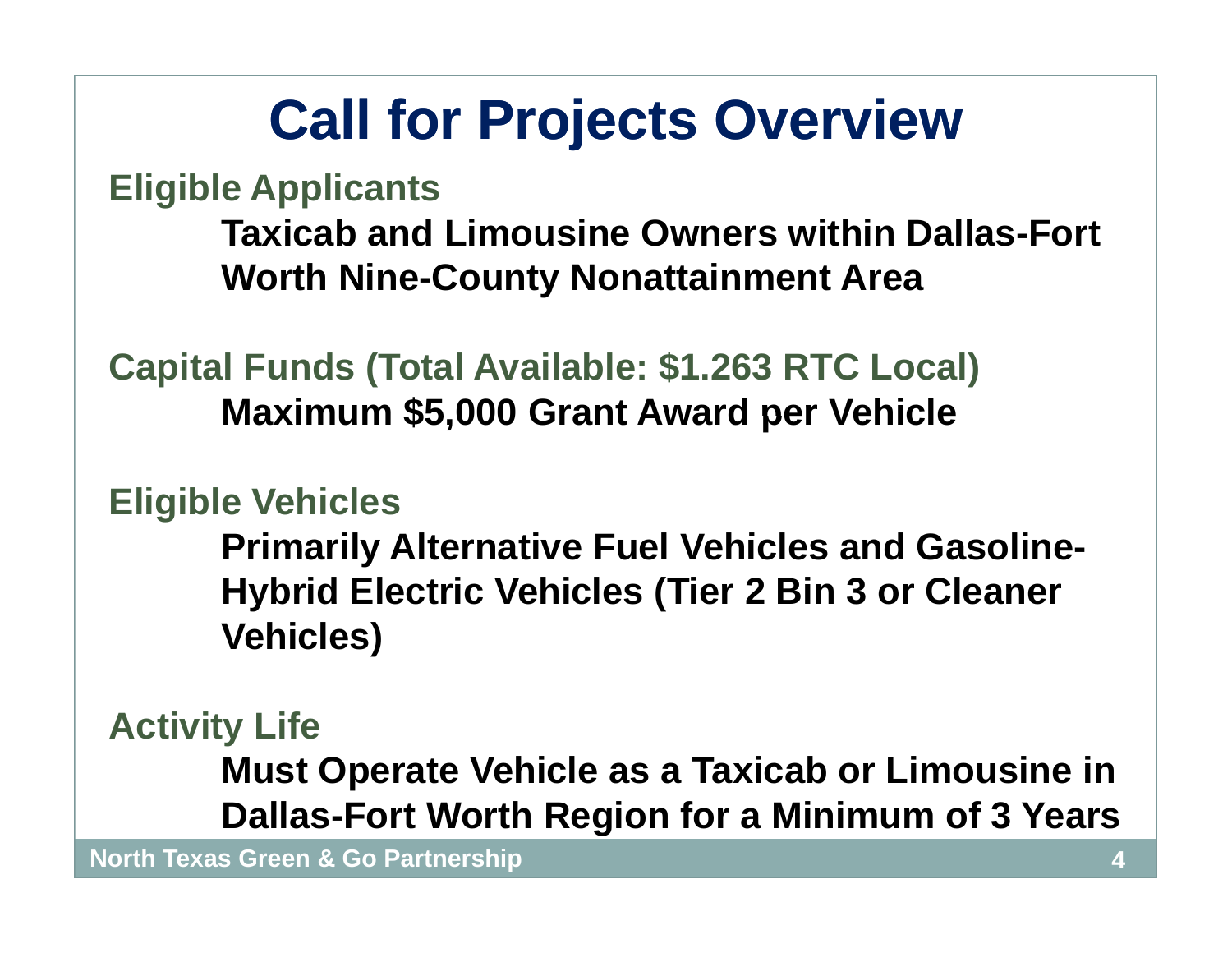### **Summary of Eligible Applications**

| <b>Applicant</b>                                  | <b>Vehicle</b>                                                              | #   | <b>Cost</b> |
|---------------------------------------------------|-----------------------------------------------------------------------------|-----|-------------|
| <b>Cowboy Cab</b><br><b>Company Inc.</b>          | 2010 CNG* Mercury<br><b>Grand Marquis</b>                                   | 6   | \$30,000    |
| <b>Dallas Car Leasing,</b><br>dba Irving Holdings | 2010 Toyota Camry<br><b>Hybrid</b>                                          | 100 | \$500,000   |
|                                                   | <b>2010 CNG Mercury</b><br><b>Grand Marquis/</b><br><b>Chevrolet Impala</b> | 100 | \$500,000   |
| <b>Green Transportation/</b><br><b>EcoLimo</b>    | 2010 Toyota Prius<br><b>Hybrid</b>                                          | 100 | \$500,000   |
| <b>Smith Limousine</b>                            | 2010 Mercedes-<br><b>Benz S400 Hybrid</b>                                   | 10  | \$50,000    |
|                                                   | <b>Total</b>                                                                | 316 | \$1,580,000 |

**\*CNG – Compressed Natural Gas**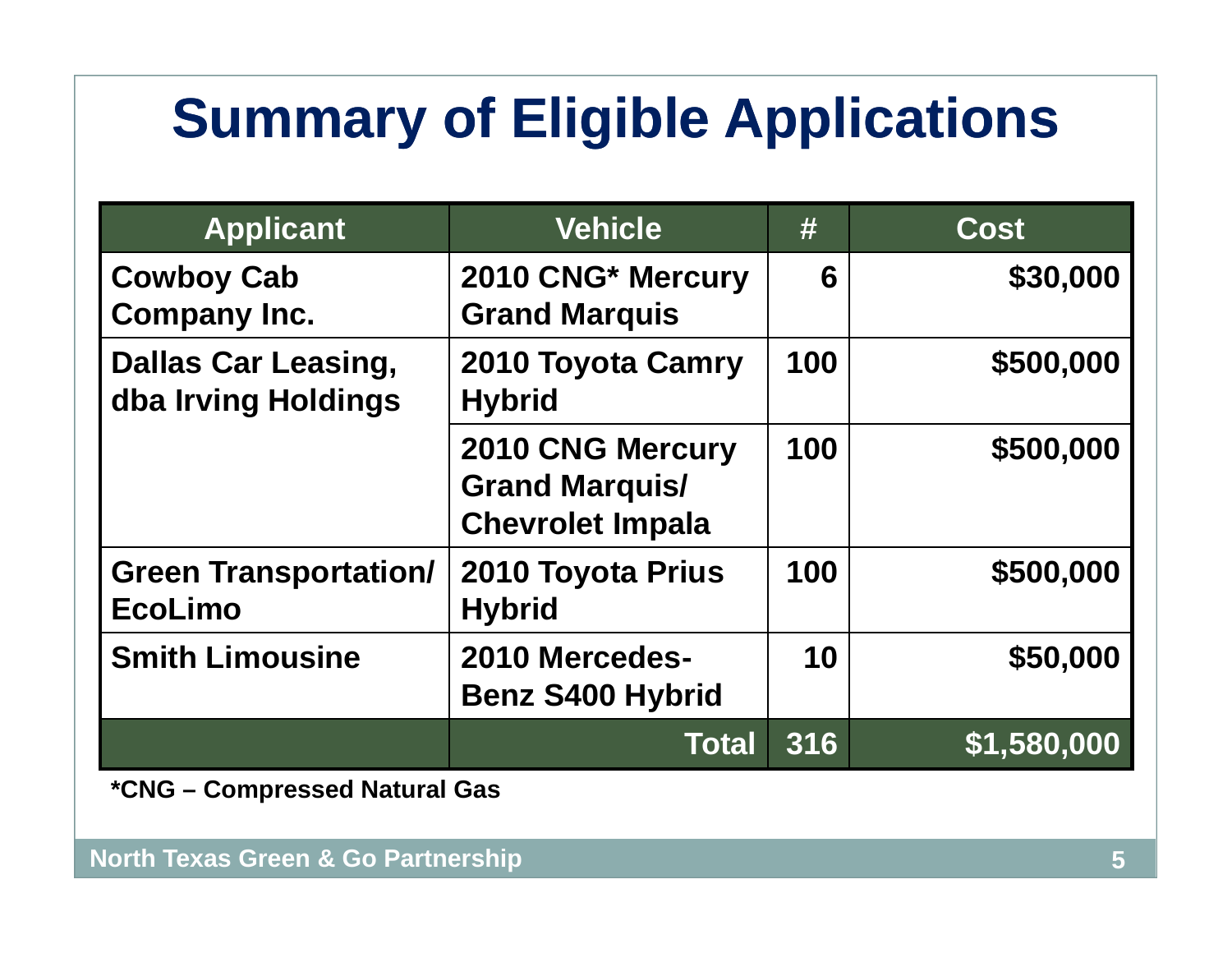### **Funding Recommendation (Cost -Effectiveness <sup>+</sup> Effectiveness Strategic Considerations)**

| <b>Applicant</b>                                                  | No. of<br><b>Vehicles</b> | <b>Percent</b><br><b>Funding</b> | <b>Total Grant</b><br><b>Award</b> |
|-------------------------------------------------------------------|---------------------------|----------------------------------|------------------------------------|
| <b>Green Transportation/</b><br><b>EcoLimo</b>                    | 100                       | 40%                              | \$500,000                          |
| <b>Dallas Car Leasing, dba</b><br><b>Irving Holdings (CNG)</b>    | 100                       | <b>40%</b>                       | \$500,000                          |
| <b>Dallas Car Leasing, dba</b><br><b>Irving Holdings (Hybrid)</b> | 61<br>$($ of 100 $)$      | 14%                              | \$183,000*                         |
| <b>Cowboy Cab Company</b><br>Inc.                                 | 6                         | 2%                               | \$30,000                           |
| <b>Smith Limousine</b>                                            | 10                        | 4%                               | \$50,000                           |

**\*Funded at \$3,000 per taxi due to previously received grant funding at \$2,000 per taxi.**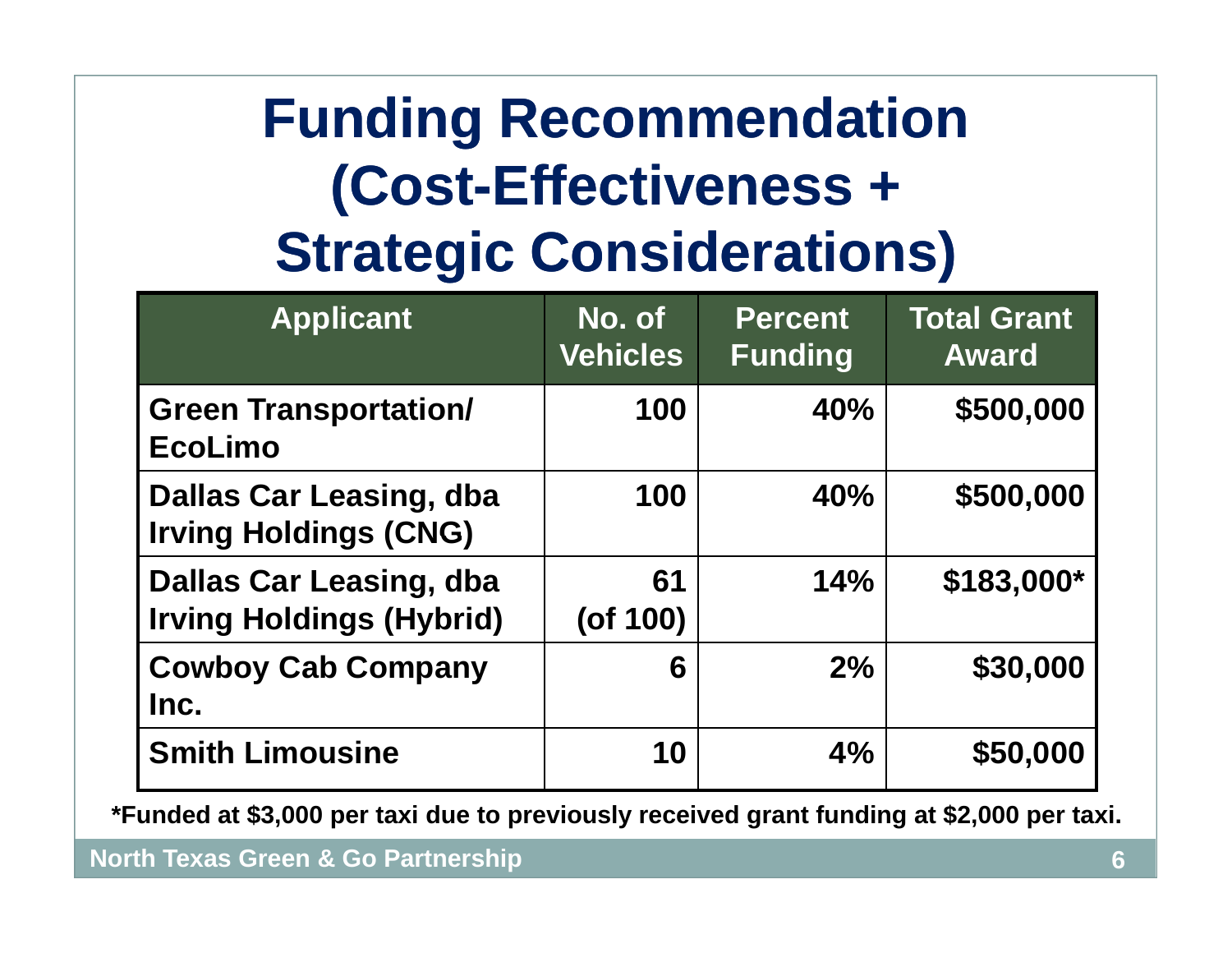### **Total Project Benefits (For Activity Life)**

**Green & Go VehiclesNew Taxicabs 206 VehiclesNew Limousines 10 Vehicles**

**Emissions ReductionTotal NO X Reduced 2.42 Tons Total CO 2**

**Reduced 8,446 Tons**

**Petroleum Displacement Gasoline Conserved 2,698,175 Gallons**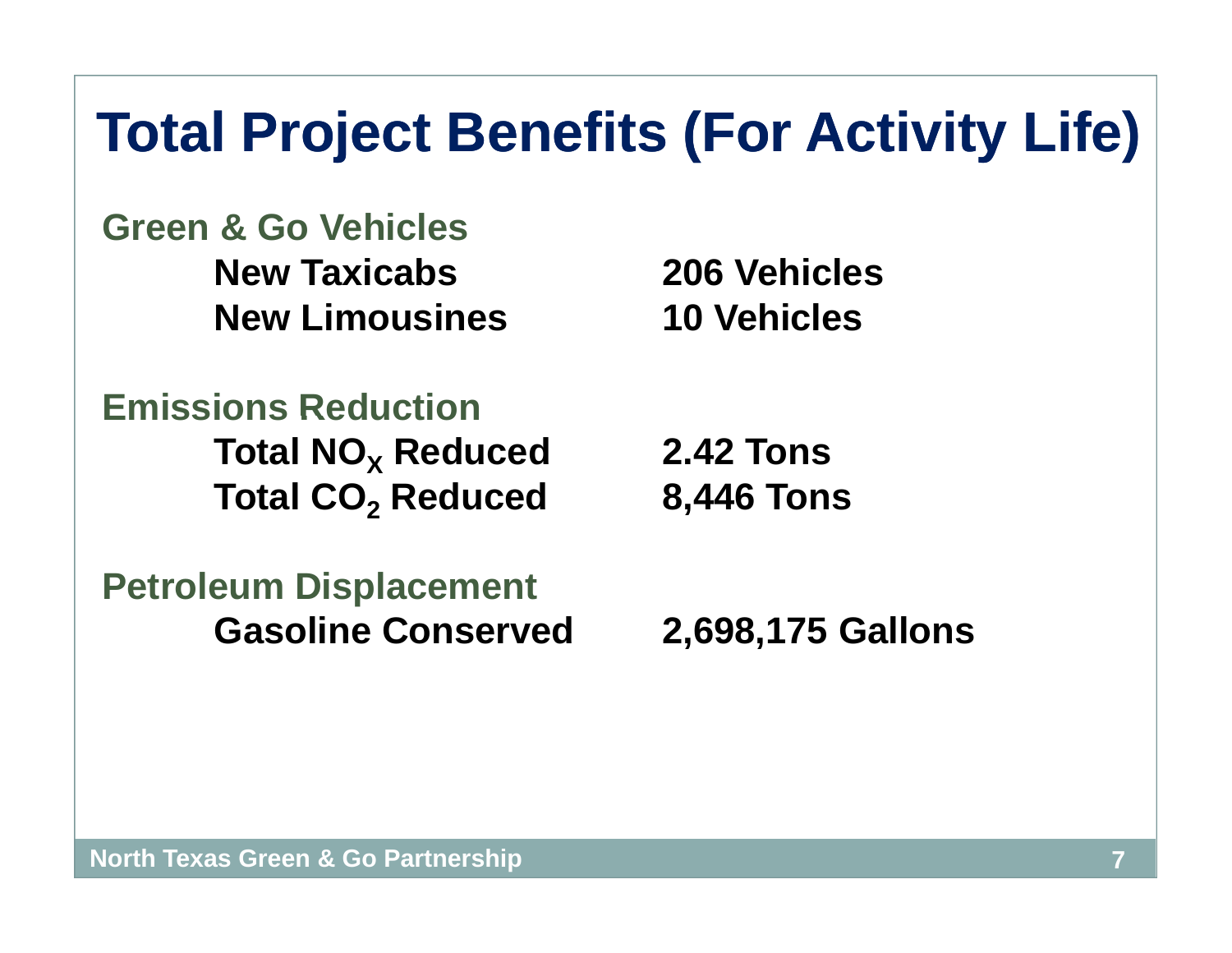### **Call for Projects Schedule**

| Task/Milestone                             | <b>Schedule Date</b>            |
|--------------------------------------------|---------------------------------|
| <b>STTC Information</b>                    | <b>March 26, 2010</b>           |
| <b>RTC Action</b>                          | <b>April 8, 2010</b>            |
| <b>Call for Projects Opens</b>             | <b>Monday, May 3, 2010</b>      |
| <b>Call for Projects Deadline</b>          | Friday, June 11, 2010 at 5 p.m. |
| <b>Finalize Staff Recommendations</b>      | <b>July 12, 2010</b>            |
| <b>STTC Information</b>                    | <b>July 23, 2010</b>            |
| <b>RTC Information</b>                     | <b>August 12, 2010</b>          |
| <b>STTC Action</b>                         | <b>August 27, 2010</b>          |
| <b>RTC Action</b>                          | September 9, 2010               |
| <b>Executive Board Approval</b>            | <b>September 23, 2010</b>       |
| <b>Contracting with Awardees</b>           | September 27 - October 1, 2010  |
| <b>Projects Complete/Final Invoice Due</b> | <b>October 31, 2011</b>         |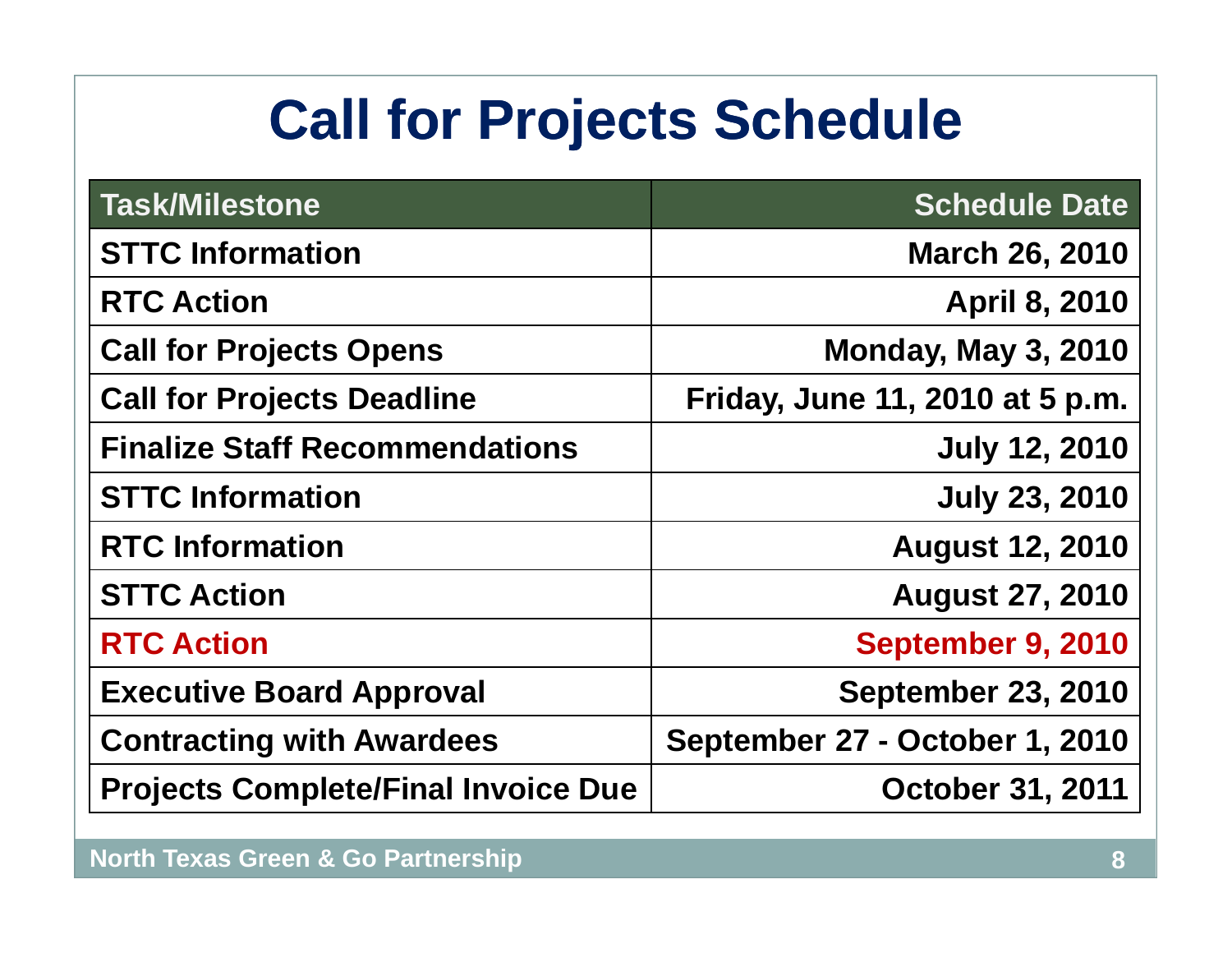# **Diesel Idling Reduction Program**

### **2010 Call for Projects**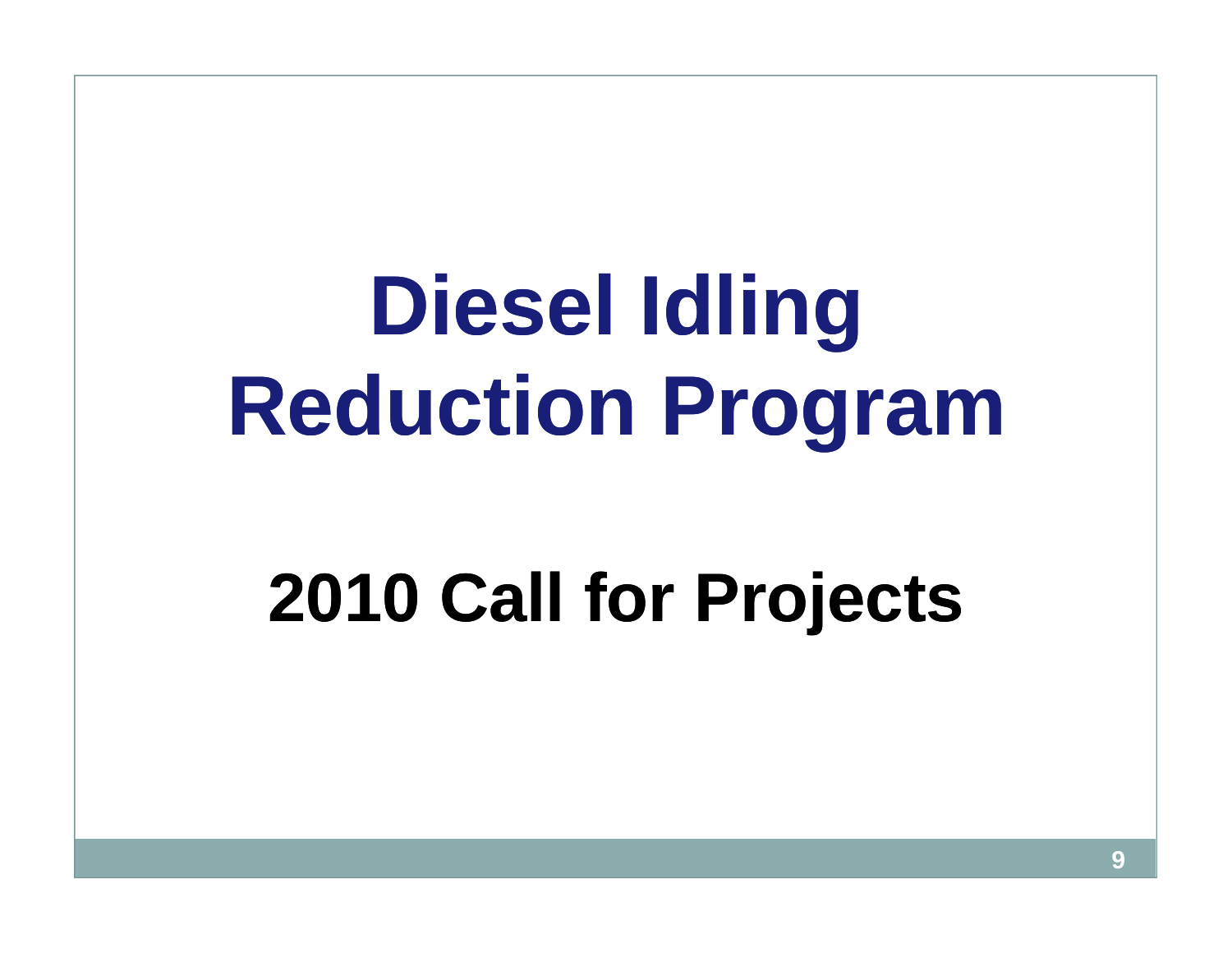

**EPA – Environmental Protection Agency CMAQ – Congestion Mitigation Air Quality Program**

**Diesel Idling Reduction Program**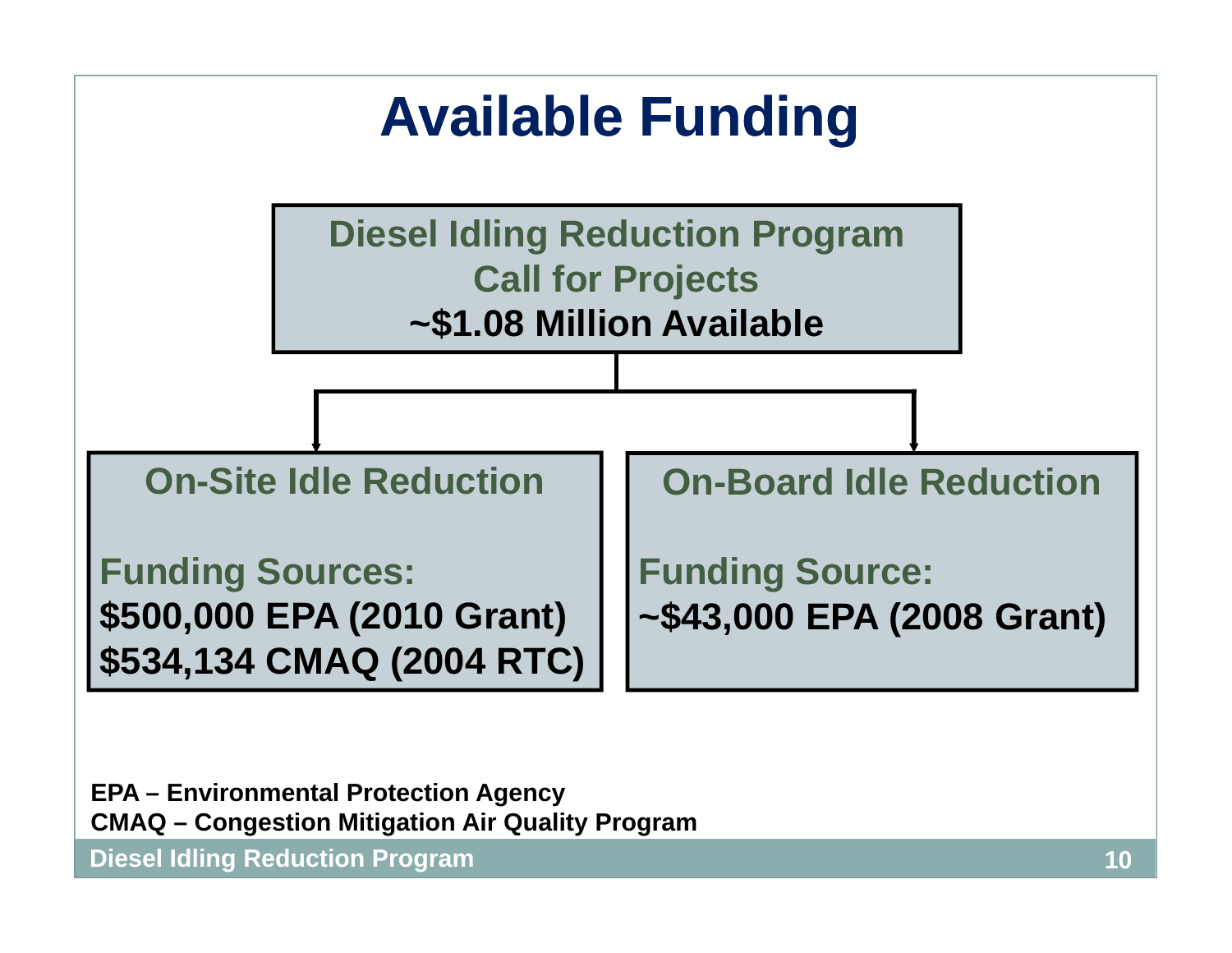### **Project Eligibility**

#### **General Eligibilit y**

**Use of EPA-Verified Idle Reduction Technology Clean Fleet Vehicle Policy Adoption (Public Sector)**

| <b>Project Type</b>                      | <b>Project Type-Specific</b><br><b>Eligibility</b>                                                                                                                                      | <b>Funding Level</b>                                                                                 |
|------------------------------------------|-----------------------------------------------------------------------------------------------------------------------------------------------------------------------------------------|------------------------------------------------------------------------------------------------------|
| <b>On-Site Idle</b><br><b>Reduction</b>  | <b>Must be Located within</b><br><b>Nine-County Ozone</b><br><b>Nonattainment Area</b><br><b>Must have Location</b><br><b>Identified or Letter of</b><br><b>Support from Site Owner</b> | <b>May Receive Up to</b><br>80% of Incremental<br>Cost                                               |
| <b>On-Board Idle</b><br><b>Reduction</b> | <b>Must Achieve Cost per Ton</b><br>of \$20,000 or better within<br><b>Nine-County Ozone</b><br><b>Nonattainment Area</b>                                                               | <b>May Receive Up to</b><br>50% of Incremental<br><b>Cost, Not to Exceed</b><br>\$5,000 per Activity |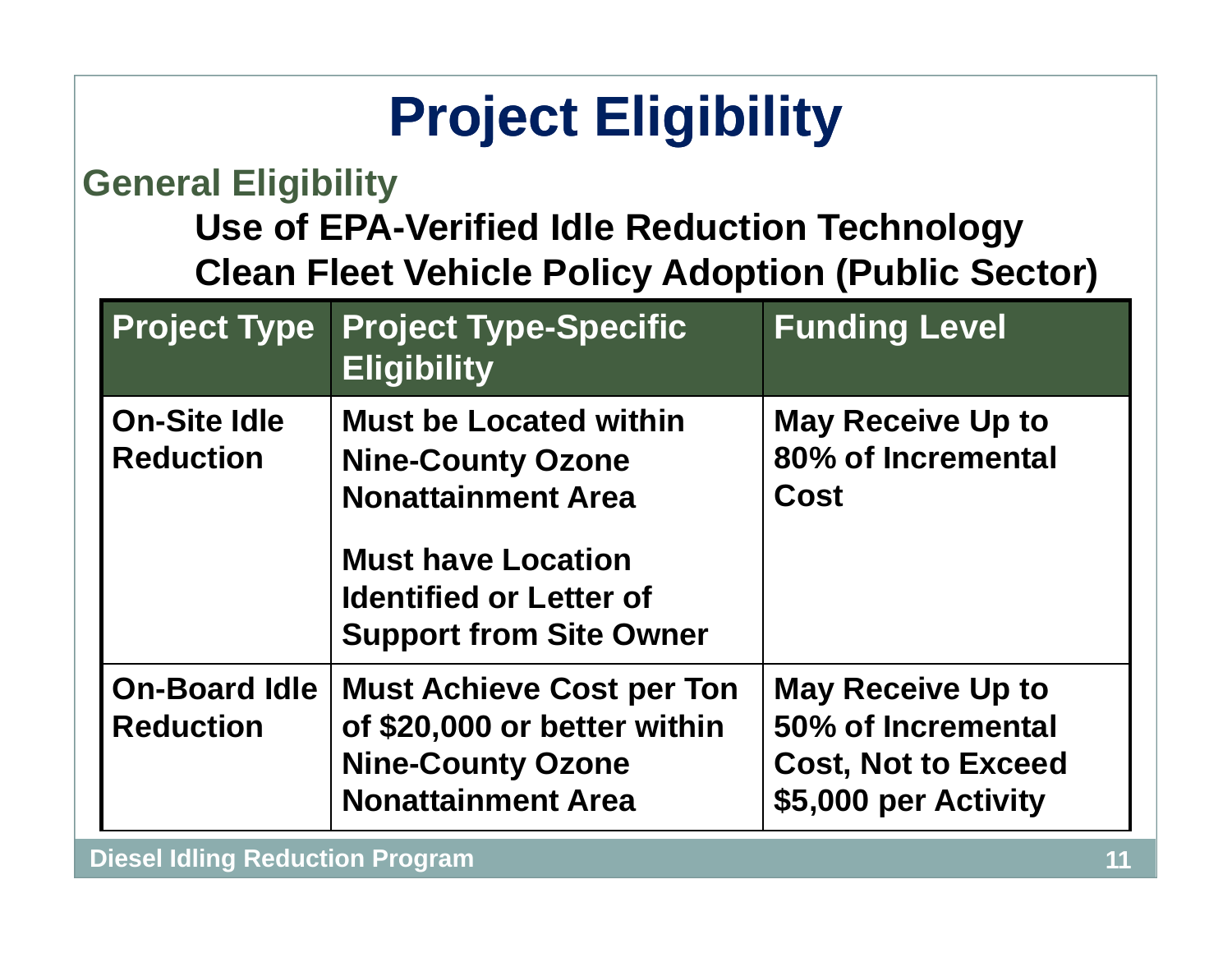### **Proposed Schedule**

| <b>Event</b>                                          | <b>Anticipated Timeline</b>                                 |
|-------------------------------------------------------|-------------------------------------------------------------|
| <b>STTC Fast Fact</b>                                 | <b>July 23, 2010</b>                                        |
| <b>RTC Information</b>                                | <b>August 12, 2010</b>                                      |
| <b>STTC Action</b>                                    | <b>August 27, 2010</b>                                      |
| <b>RTC Action</b>                                     | September 9, 2010                                           |
| <b>Call for Projects Opens</b>                        | Monday, September 13, 2010                                  |
| <b>Call for Projects Deadline</b>                     | Friday, October 22, 2010 at 5 p.m.                          |
| <b>Finalize Staff Recommendations</b>                 | <b>November 8, 2010</b>                                     |
| <b>STTC Action</b>                                    | <b>November 19, 2010</b>                                    |
| <b>RTC Action</b>                                     | <b>December 9, 2010</b>                                     |
| <b>Executive Board Approval</b>                       | <b>December 16, 2010</b>                                    |
| <b>Contracting with Awardees</b>                      | December 2010                                               |
| <b>Projects Complete/</b><br><b>Final Invoice Due</b> | (On-Board) November 30, 2011<br>(On-Site) February 29, 2012 |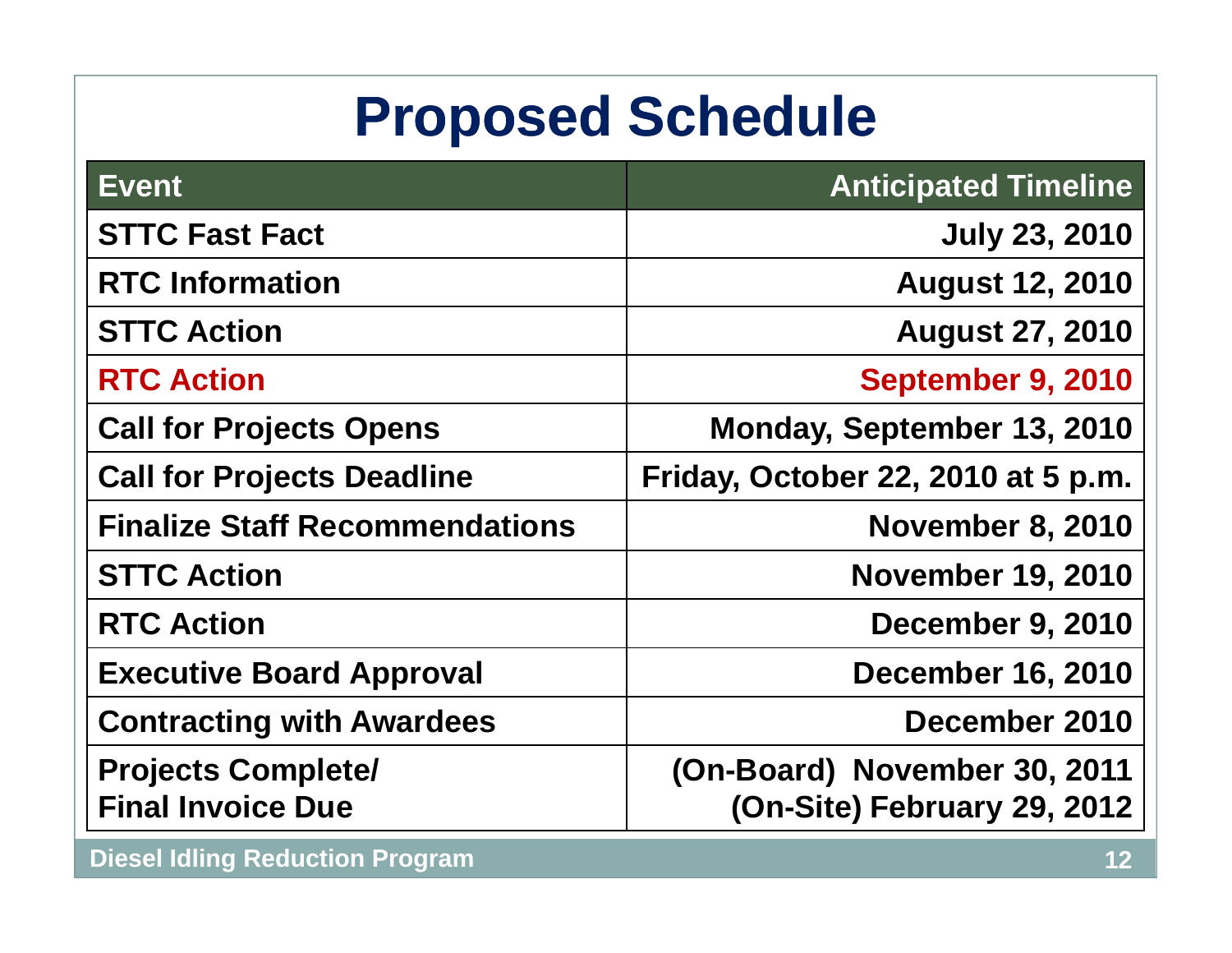### **North Central Texas Clean School Bus Bus Pro gram**

### **2010 Call for Projects**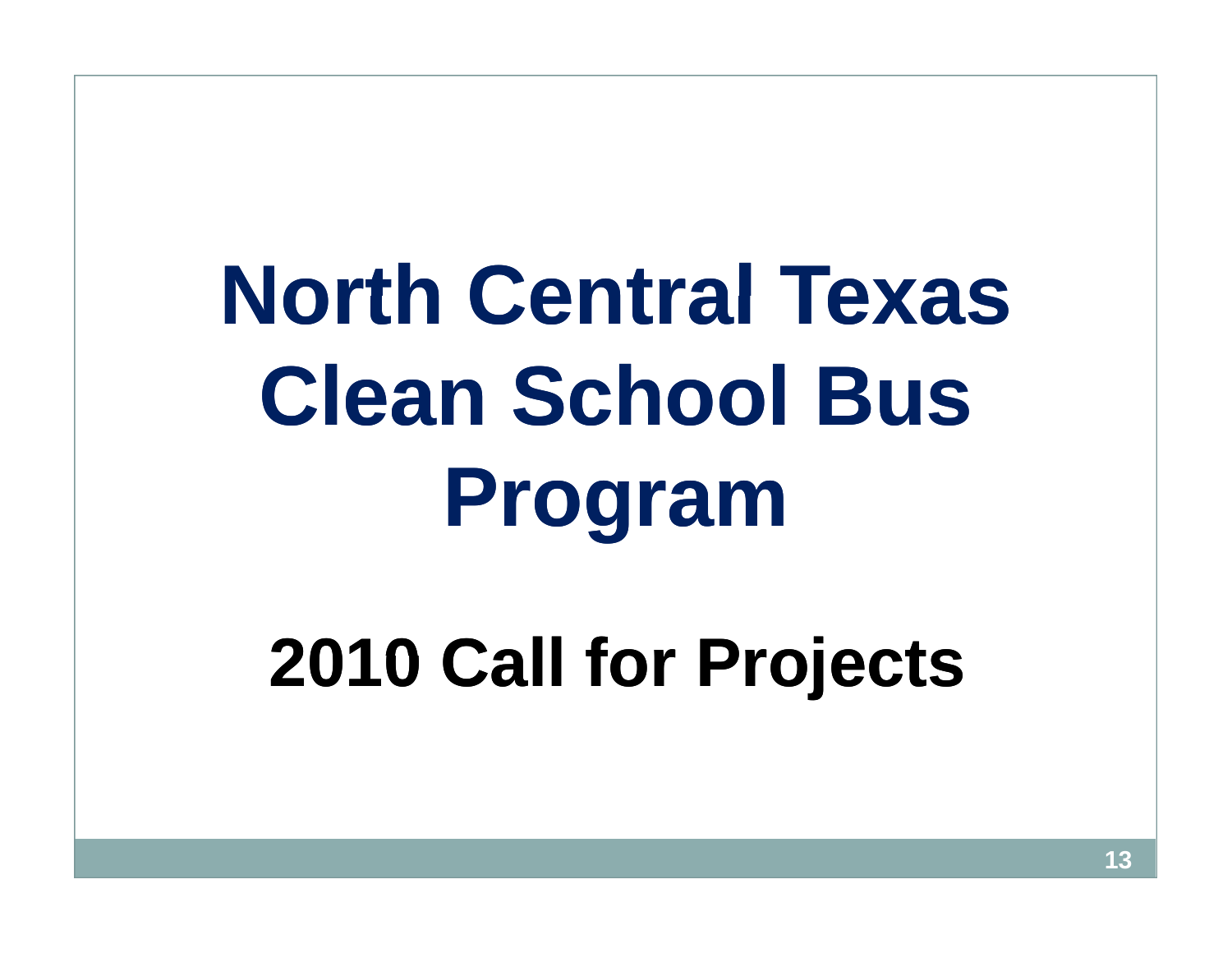### **Available Funding**

| <b>Source</b>             | <b>Amount</b> |
|---------------------------|---------------|
| <b>EPA DERA</b>           | \$500,000     |
| <b>Remaining TCEQ SEP</b> | \$16,500      |
| <b>Remaining EPA ARRA</b> | ~100,000      |
| <b>TOTAL</b>              | ~15616,500    |

**EPA – Environmental Protection Agency**

**DERA – Diesel Emissions Reduction Act**

**TCEQ – Texas Commission on Environmental Quality**

**SEP Supplemental Environmental Project –**

**ARRA – American Recovery and Reinvestment Act**

**North Central Texas Clean School Bus Program**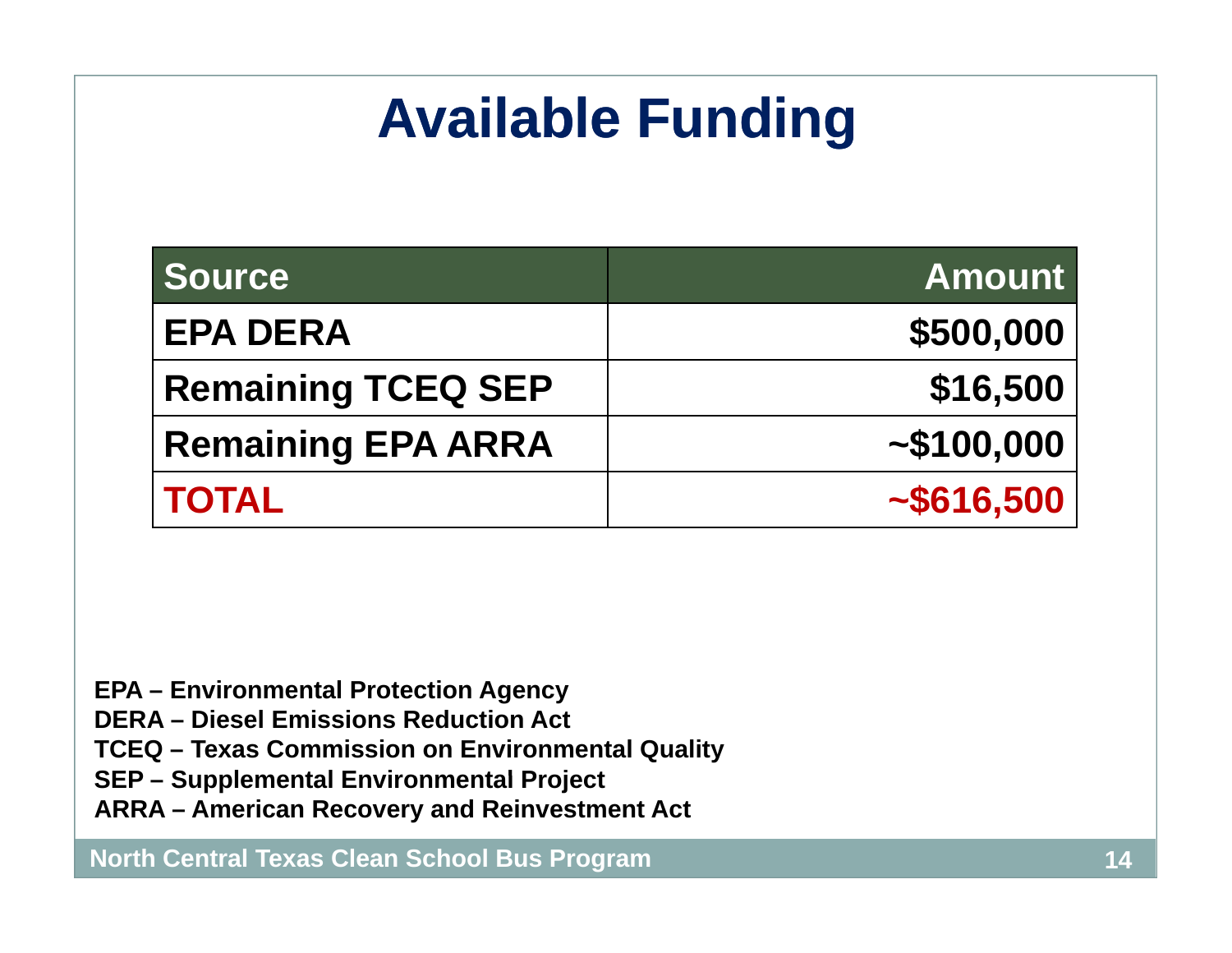### **Project Eligibility**

**General Eligibility**

**Public and Private Schools, School Districts, and Bus**  Operators in 16-County NCTCOG Service Area

**Public Entities Must Have Adopted Clean Fleet Vehicle Policy**

| <b>Project Type</b>            | <b>Funding Threshold</b>                                  |
|--------------------------------|-----------------------------------------------------------|
| <b>Replacement</b>             | 25% or 50% Depending on<br><b>Engine Emissions Levels</b> |
| <b>Repower</b>                 | 75%                                                       |
| NO <sub>x</sub> Retrofit       | 100%                                                      |
| <b>On-Board Idle Reduction</b> | 95%                                                       |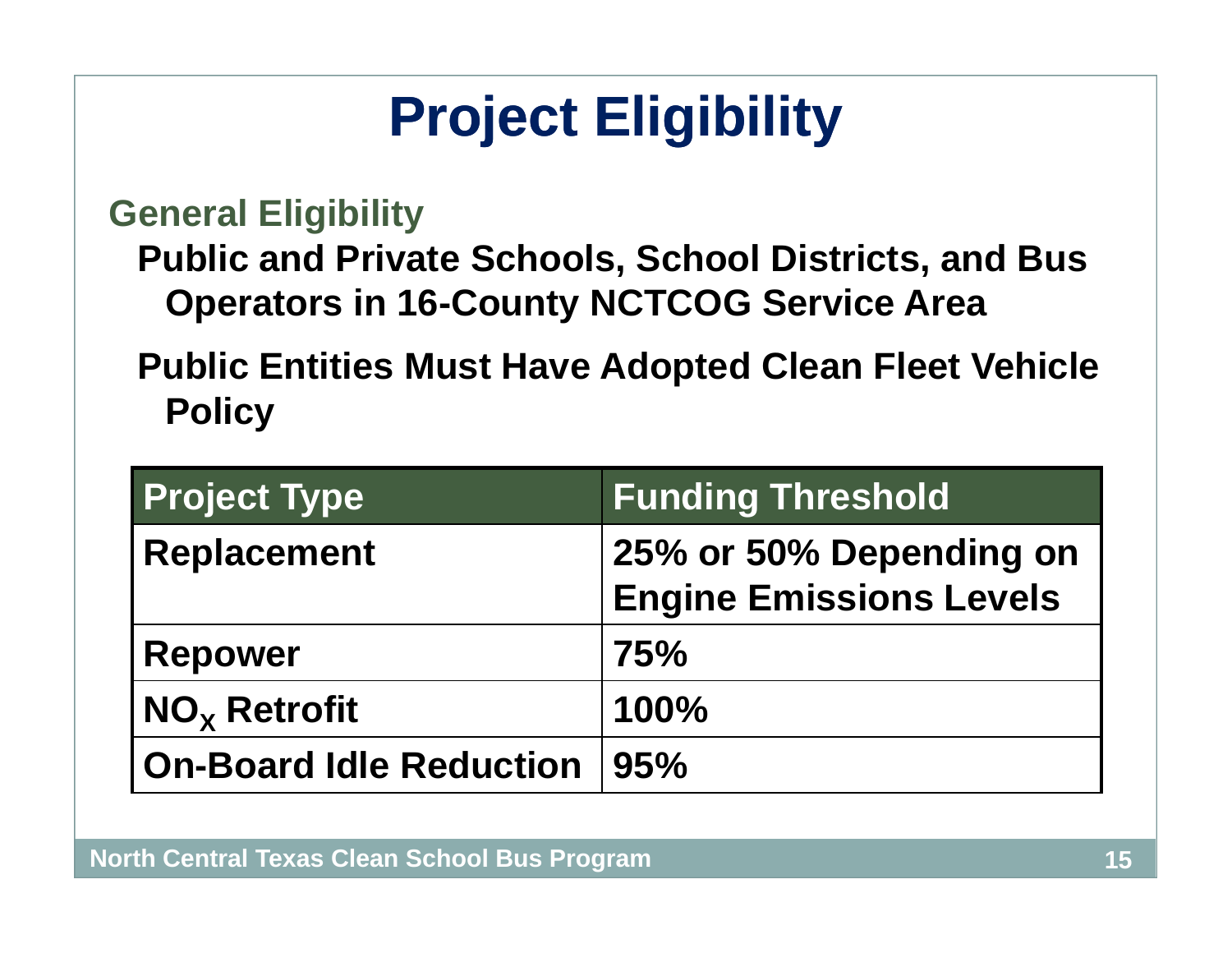### **Proposed Schedule**

| Event                                 | <b>Anticipated Timeline</b>                                |
|---------------------------------------|------------------------------------------------------------|
| <b>STTC Information</b>               | <b>July 23, 2010</b>                                       |
| <b>RTC Information</b>                | <b>August 12, 2010</b>                                     |
| <b>STTC Action</b>                    | <b>August 27, 2010</b>                                     |
| <b>RTC Action</b>                     | September 9, 2010                                          |
| <b>Call for Projects Opens</b>        | <b>September 13, 2010</b>                                  |
| <b>Call for Projects Deadline</b>     | November 19, 2010 at 5:00 p.m.                             |
| <b>Finalize Staff Recommendations</b> | <b>December 3, 2010</b>                                    |
| <b>STTC Action</b>                    | December 2010/January 2011                                 |
| <b>RTC Action</b>                     | <b>January/February 2011</b>                               |
| <b>Executive Board Approval</b>       | <b>January/February 2011</b>                               |
| <b>Contracting with Awardees</b>      | <b>March 2011</b>                                          |
| <b>Projects Complete</b>              | (EPA ARRA) August 31, 2011<br>(EPA DERA) February 29, 2012 |

**North Central Texas Clean School Bus Program**